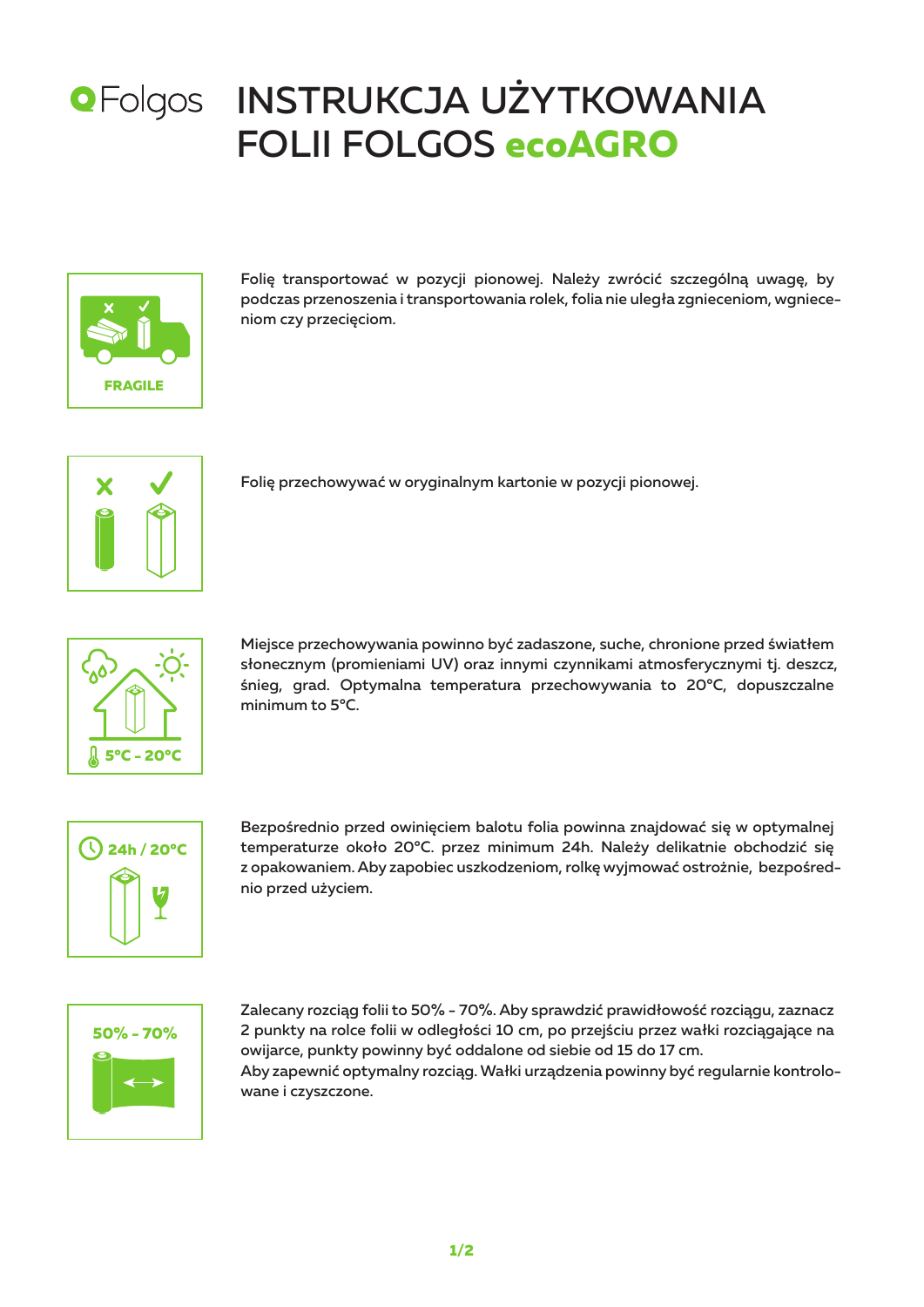

## **OFolgos INSTRUKCJA UŻYTKOWANIA** FOLII FOLGOS **ecoAGRO**



Zalecane owijanie na zakładkę min 50% , 4 do 6 warstw przy dużej wilgotności masy. Bardziej suche baloty wymagają większej ilości warstw min. 6 Nie zaleca się balotowania w bardzo zakurzonym otoczeniu, które negatywnie wpływa na kleistość folii, jak i hermetyczność balotu, a w efekcie na jakość samej kiszonki. Bele powinny być owijane do 2 godzin od momentu uformowania.



Należy zwrócić szczególną uwagę na ostrość i stan techniczny noży tnących, aby zapewnić dobre przyleganie folii i wyeliminować wstęgi.



Maksymalna ilość warstw balotów to 3. W przypadku bel zawierających wilgotną masę, zalecana jest 1 warstwa. Baloty należy regularnie kontrolować, a wszelkie uszkodzenia powinny być natychmiast zabezpieczane. Bele składować na suchym terenie, z dala od drzew i cieków wodnych.

Okres ochrony przed promieniowaniem UV to 12 m-cy od momentu owinięcia.



Baloty należy zabezpieczyć przed działaniem substancji żrących, a także przed zwierzętami (m.in. gryzoniami, ptakami). Zaleca się stosowanie siatki ochronnej.

**W celu zachowania gwarancji prosimy o stosowanie się do instrukcji.**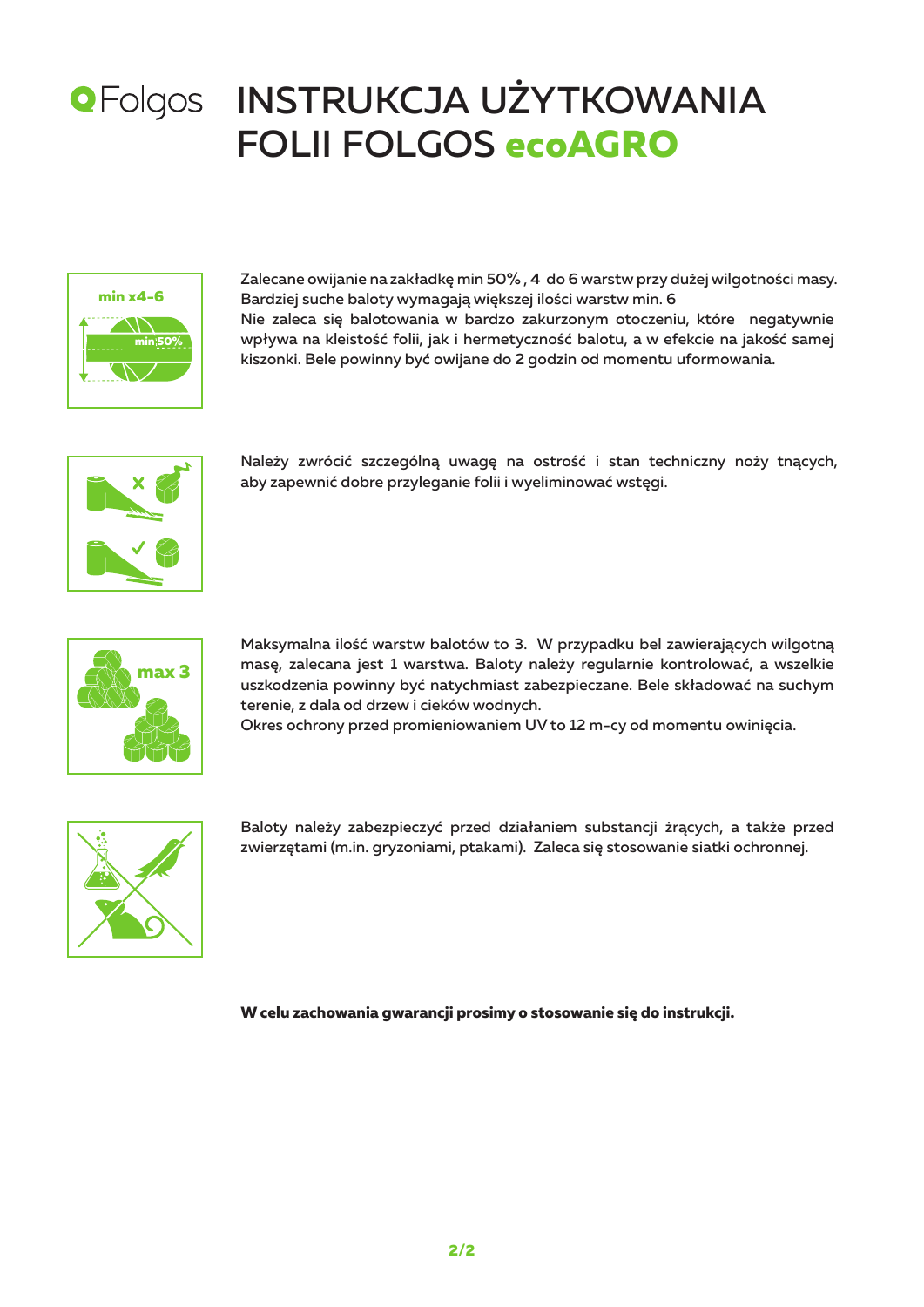

#### INSTRUCTIONS FOR USING FOLGOS **ecoAGRO** FILM



Transport the film in an upright position. Special care must be taken to ensure that the film does not become crushed, dented or cut during handling and transportation of the reels.



Keep the film upright in the original carton.



The storage place should be roofed, dry, protected from sunlight (UV rays) and other atmospheric factors such as rain, snow, hail. The optimum storage temperature is 20°C, the minimum acceptable is 5°C.



Immediately before wrapping the bale the film should be at an optimum temperature of around 20°C for at least 24 hours.

Handle the packaging gently. To prevent damage, remove the reel carefully, immediately before use.



The recommended stretch of the film is 50% - 70%. To check the correct stretch, mark 2 points on the reel of film at a distance of 10 cm, after passing through the stretching rollers on the wrapping machine, the points should be 15 to 17 cm apart. To ensure optimum stretch, the machine rollers should be inspected and cleaned regularly.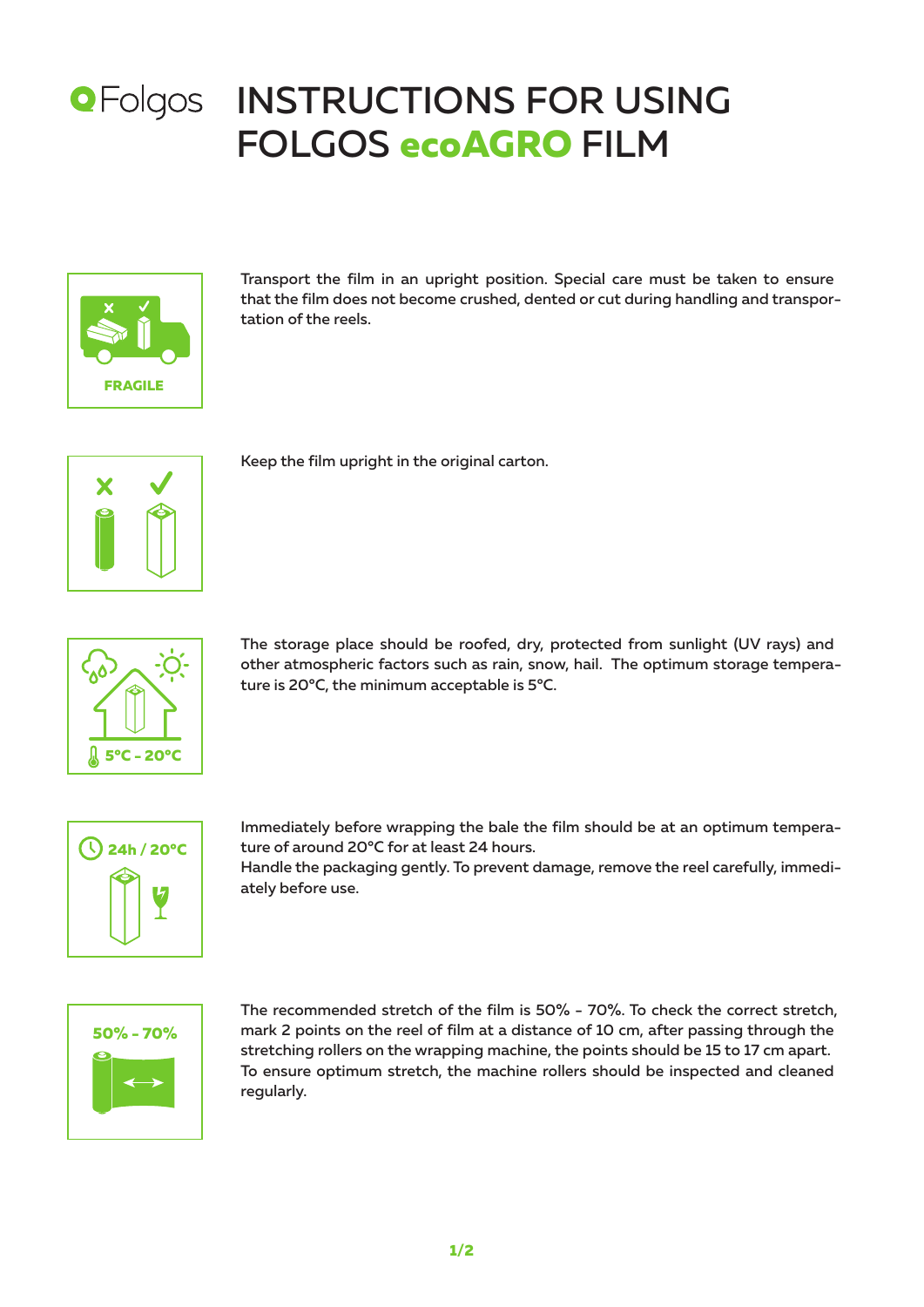



Recommended overlapping of min. 50%, 4 to 6 layers at high moist matter. Drier bales require more layers min. 6. It is not recommended to bale in very dusty surroundings, which negatively affects the stickiness of the film, as well as the hermeticity of the bale and as a result the quality of the silage itself. Bales should be wrapped up to 2 hours after being formed.



Special attention must be paid to the sharpness and condition of the cutting knives to ensure good adhesion of the film and to eliminate long film tails.



The maximum number of bale layers is 3. For bales containing moist matter, 1 layer is recommended. Bales should be inspected regularly and any damage should be secured immediately. Store bales on dry ground, away from trees and watercourses. UV protection period is 12 months after wrapping.



Bales should be protected against corrosive substances and animals (e.g. rodents, birds). It is recommended to use a protective net.

**To keep the warranty please follow the instruction.**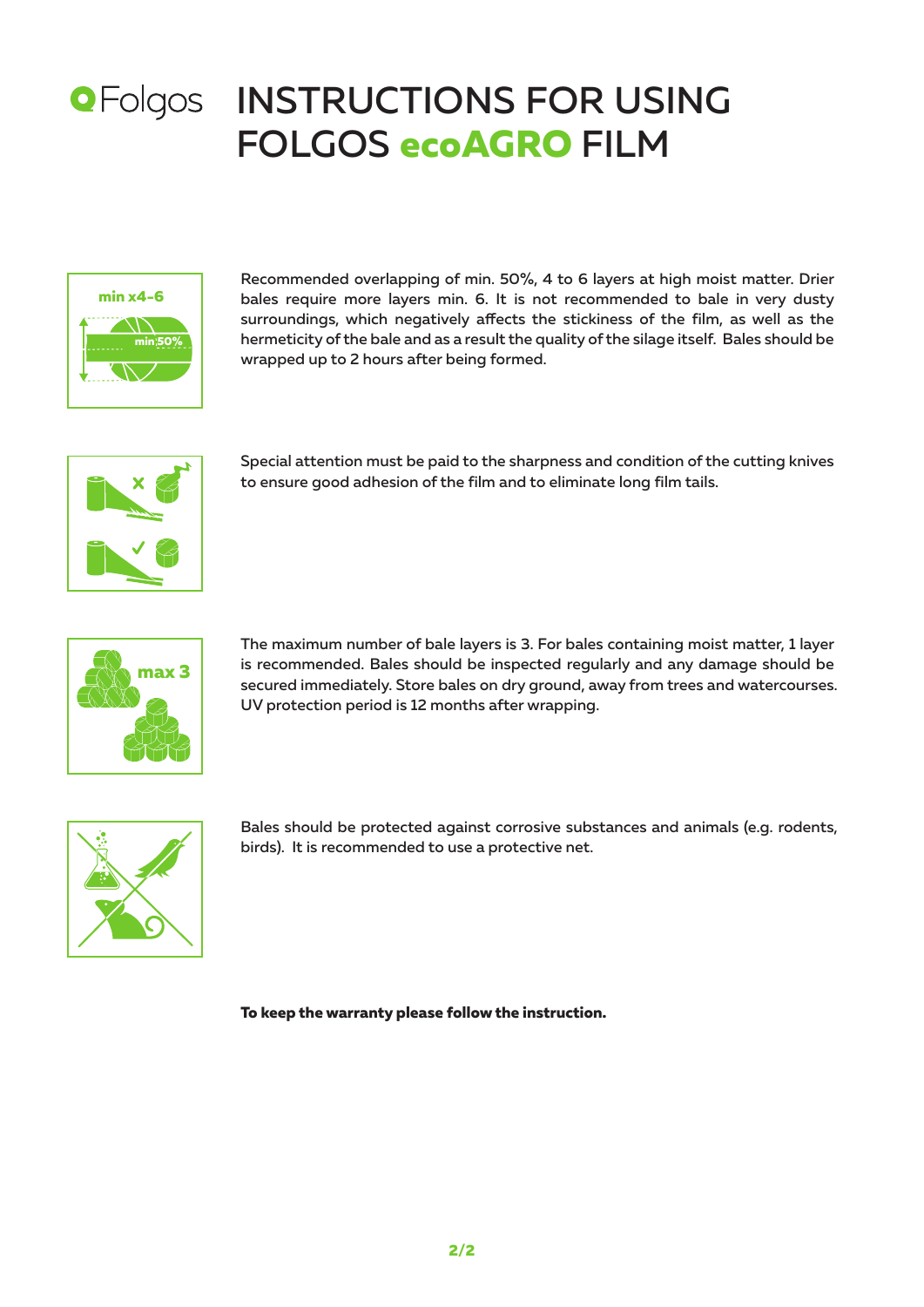#### **OFolgos GEBRAUCHSANWEISUNG** VON FOLGOS **ecoAGRO** FOLIE



Transportieren Sie die Folien aufrecht. Beim Rollentransportieren ist besonders darauf zu achten, dass Quetschungen, Beulen oder Schneiden vermieden werden.



Bewahren Sie die Folie aufrecht im Originalkarton auf.



Der Lagerplatz sollte überdacht, trocken, vor Sonnenlicht (UV- Strahlen) und anderen Witterungseinflüssen wie Regen, Schnee, Hagel geschützt sein. Die optimale Lagertemperatur beträgt 20 °C, die minimale soll die 5 °C nicht überschreiten.



Unmittelbar vor dem Wickeln des Ballens sollte die Folie mindestens 24h in einer optimalen Temperatur von ca. 20 °C aufbewahrt werden. Die Verpackung sollte mit Sorgfalt behandelt werden. Um Beschädigungen zu vermeiden, entnehmen Sie die Folienrolle vorsichtig unmittelbar vor Gebrauch.



Die empfohlene Dehnung der Folie beträgt 50% - 70%. Um zu überprüfen, ob die Dehnung korrekt ist, markieren Sie 2 Punkte auf der Folienrolle im Abstand von 10 cm, nach dem Durchlaufen der Dehnungsrollen der Wickelmaschine sollten die Punkte 15 bis 17 cm voneinander entfernt sein. Um eine optimale Dehnung zu gewährleisten, sollten die Walzen der Maschine regelmäßig kontrolliert und gereinigt werden.